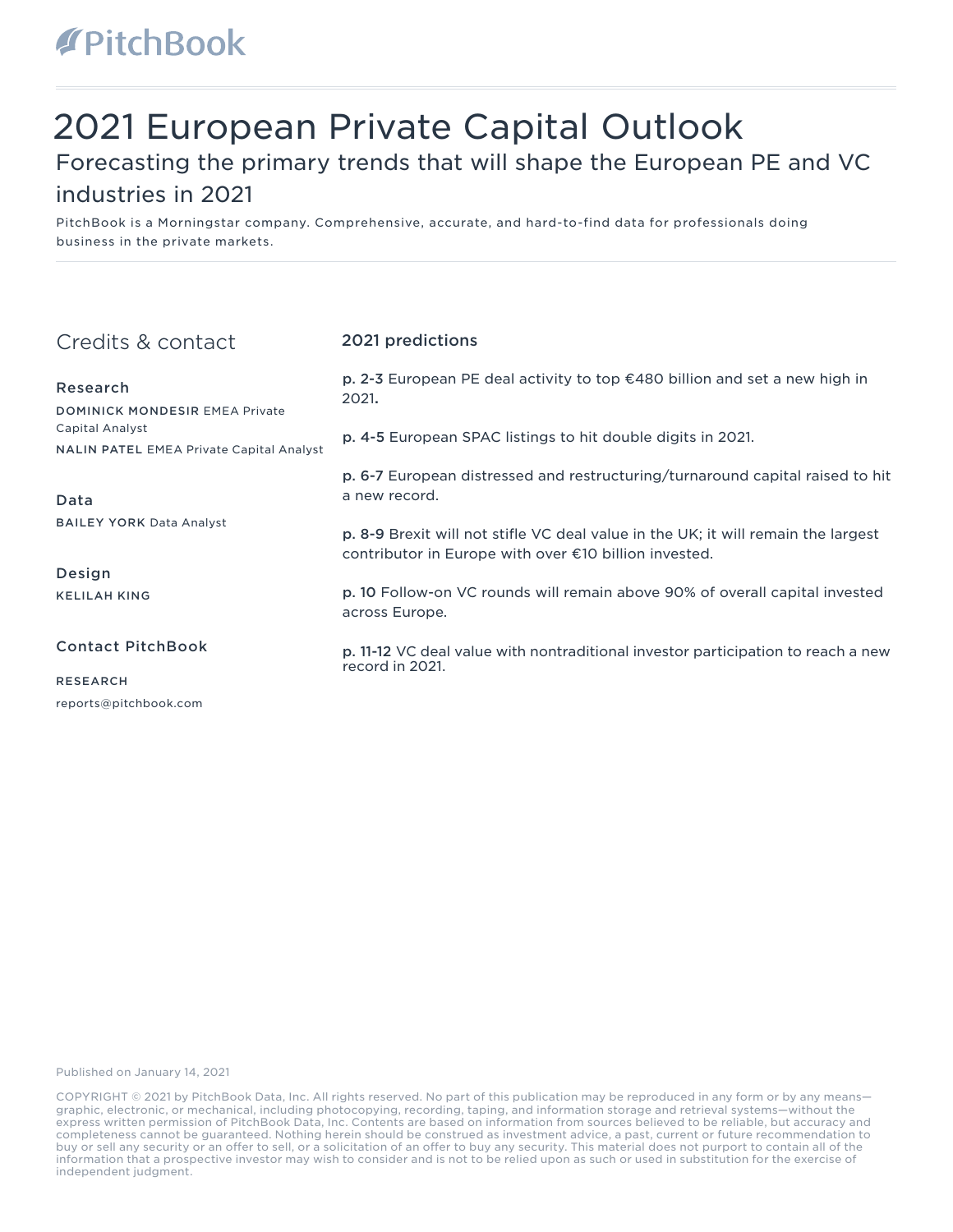DOMINICK MONDESIR EMEA Private Capital Analyst dominick.mondesir@pitchbook.com Prediction: European PE deal activity to top €480 billion and set a new high in 2021.

*Rationale:* The bulk of 2021 will be a year of reopening not lockdowns, recovery not recession, risk on not risk-off, and vaccine not virus. While sponsors focused on liquid markets and portfolio companies in Phase One and Phase Two of the COVID-19 crisis, respectively, the focus in 2021 will be on regular way control deals. Many managers have stated their deal pipelines across all strategies is particularly robust going into 2021, and recent GP surveys indicate deploying capital in 2021 is the main priority for managers. With interest rates at all-time lows, tepid inflation, and record dry powder levels on hand, we expect dealmakers to act with cautious aggression. There are no signs of slowing fiscal and monetary support, and the recovery in the leverage finance markets has been remarkable, illustrated by institutional investors' soaring demand for higher-yielding leveraged loans and high-yield bonds. For example, Blackstone received over €8.2 billion (\$10 billion) of demand for a €2.3 billion (\$2.8 billion) bond and loan offering to fund its planned acquisition of Ancestry.com. When analyzing previous downturns, it took managers around one year post-crisis to deploy capital at scale, and we expect outsized figures in 2021 to reflect that trend. Finally, pent-up demand from sponsors that were not able to hit deal volume and capital deployment targets in 2020 will also contribute.

Managers will likely transact more as opportunities for industry consolidation across multiple sectors such as financial services, energy, healthcare and TMT occur. We believe managers will utilize these opportunities to create European champions; drive scale, margins, and distribution channels; and seek to survive the market volatility. The combination of these factors almost creates the perfect environment for PE dealmaking in 2021.

*Caveat:* COVID-19 has already caused further rounds of lockdowns due to a more transmissible variant of the virus ripping through Europe. This will lead to considerable dispersion across European economies and dampened economic and PE deal activity. The new skeleton Brexit deal will likely see European geopolitical tensions continue as services, which contributes the bulk of UK GDP output, is yet to be negotiated. This will cause material disruption to PE deal activity in Europe's largest PE market. In addition, should inflationary pressures return, the landscape for PE deal activity will quickly change, as interest rates could rise, meaning financing buyouts and debt servicing becomes prohibitively expensive and unsustainable.

Fiscal programmes such as furlough schemes are set to end or taper in 2021, which could see unemployment increase as the recovery loses momentum and becomes even more uncertain and choppy. This could potentially mean zombie companies are forced into bankruptcy, leading to a reduction in demand for goods and services as unemployment numbers rise. The knock-on effects of substantial headwinds in valuing businesses would lie ahead, which could counter any resurgence in PE deal activity.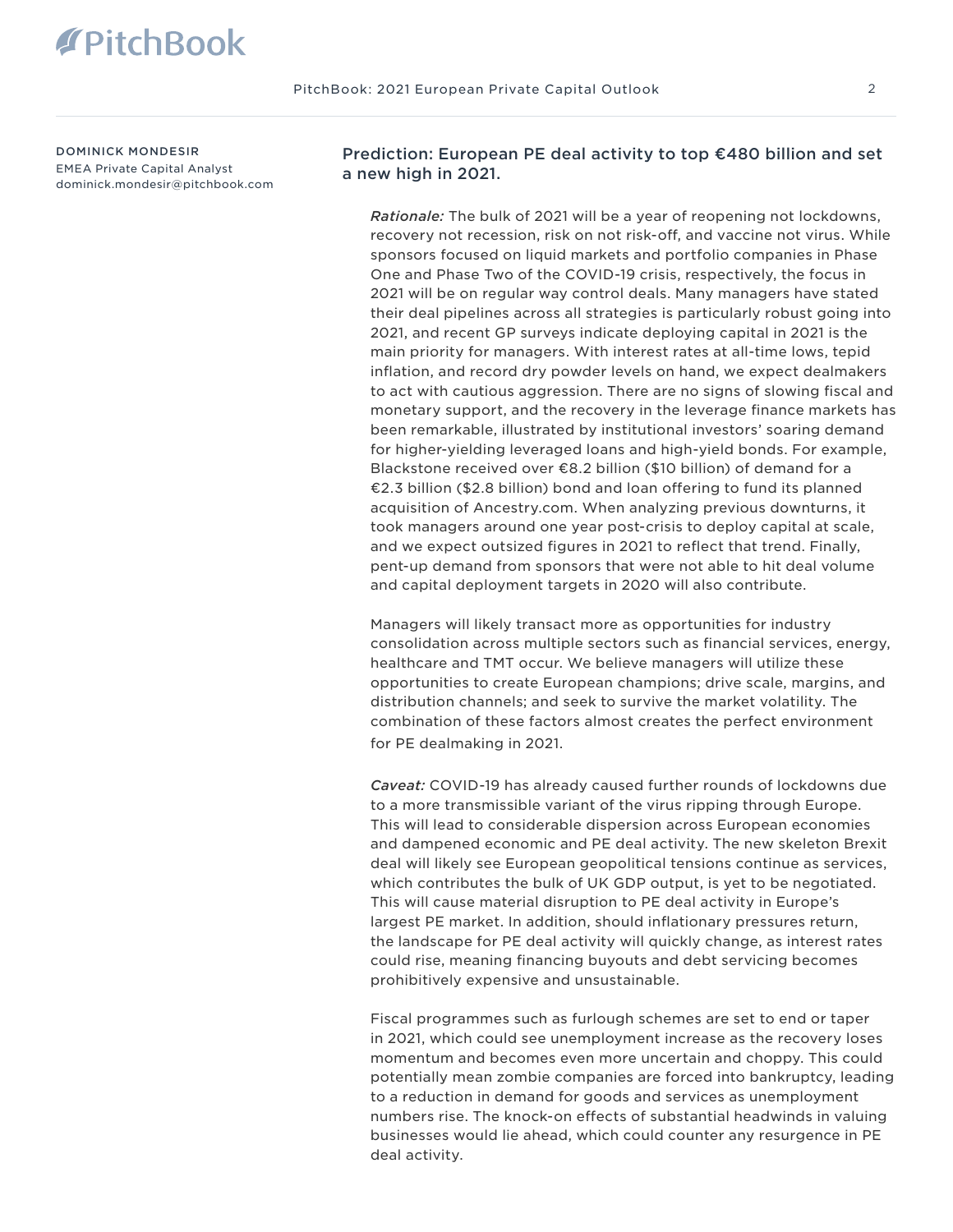



Source: PitchBook | Geography: Europe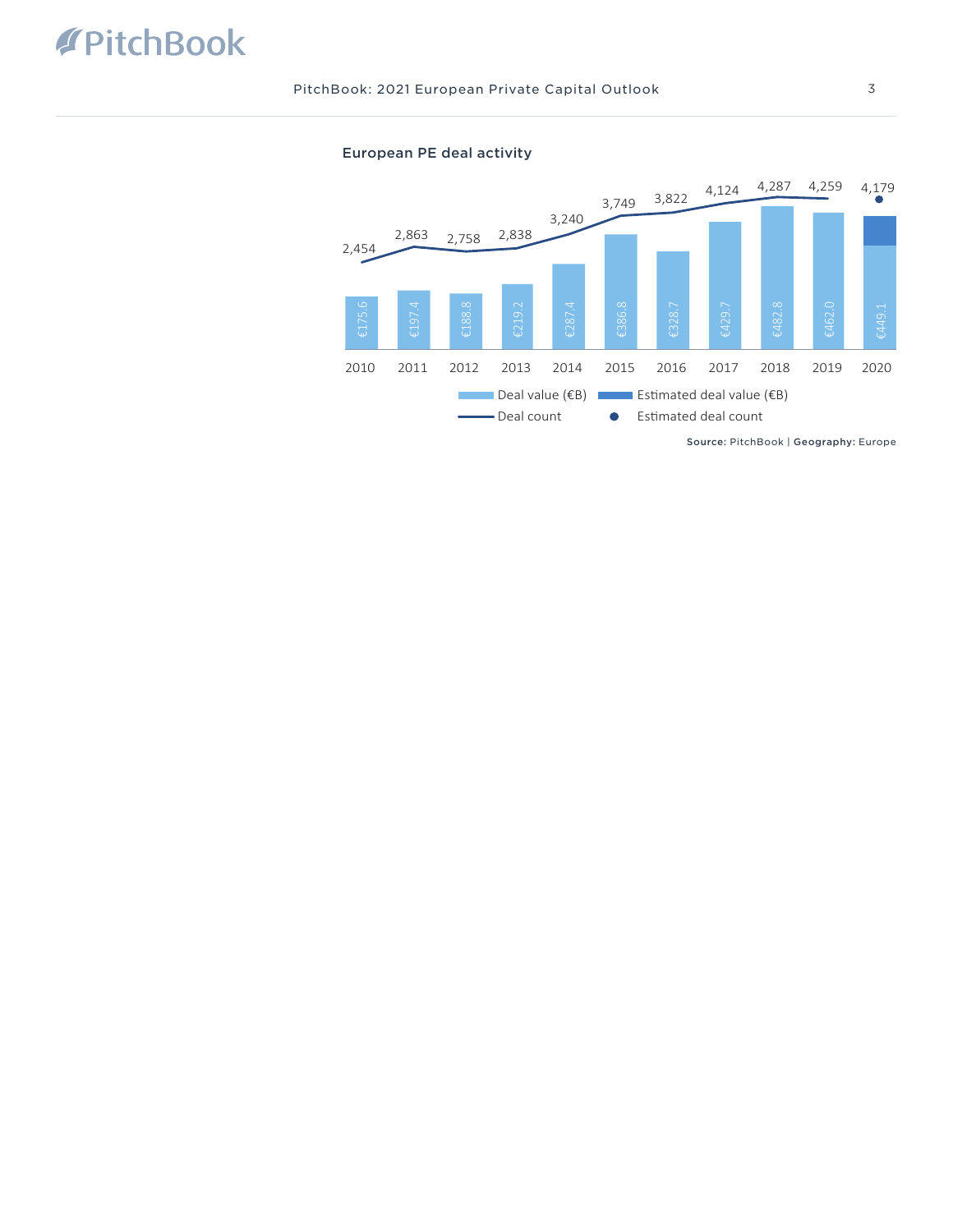DOMINICK MONDESIR EMEA Private Capital Analyst dominick.mondesir@pitchbook.com

#### Prediction: European SPAC listings to hit double digits in 2021.

*Rationale:* While 2020 was the year of the US SPAC, a substantial opportunity for sponsor European SPAC vehicles has emerged as a viable option to raise capital outside the traditional close-ended commingled fund structure, and as a route to exit portfolio companies. Only four European SPAC listings closed in 2020, while the US has seen over 220. The outsized activity in the US means a portion of that market share will inevitably move to Europe. Multiple European exchanges and regulators are now competing to become the most favourable exchange and jurisdiction to list a European SPAC. They are working to change rules around SPACs that allow vehicles to look and feel like a US structure in order to entice a robust investor base. For example, the Nasdaq Nordic exchange expects to launch a US-type SPAC structure imminently. Furthermore, as the UK looks to redefine itself post-Brexit, the London Stock Exchange (LSE) is working to reverse takeover rules, which currently cancels a listing of SPAC shares where it completes a reverse takeover. This means, if the SPAC listing is to be maintained, the enlarged entity will have to publish a prospectus or AIM admission document outlining information on the acquisition and the new expanded group in order to be readmitted to trading.

Duplicating the favourable portions of the US SPAC structure, improving upon its weaker areas, and changing exchange rules will be crucial in unleashing European SPACs as an option for sponsors and institutional investors. With the potential of an oversupply of US SPACs chasing fewer quality deals, the European target opportunity set is compelling. If one of the initial European SPACs in 2021 trades well post-acquisition, we expect others will quickly follow suit and a listing frenzy will begin. Harvester Holdings Ltd is set to raise €750.0 million and list on the LSE in 2021. Subject to the performance of Harvester Holdings Ltd and shifting exchange rules, this could catalyse widescale adoption in the European market.

*Caveat:* A thinner investor base in Europe, a perceived lack of credible managers, and key structural and regulatory challenges continue to plague the European SPAC market. European sponsors will continue to move into the US SPAC market until they see material regulatory changes. Institutional investors simply won't commit to a structure they're not familiar with. In the UK, stock being suspended and shareholders' inability to vote on an acquisition target are major structural problems. Furthermore, while redemption features can be inserted into UK SPACs, the traditional structure does not allow investors to redeem shares should they disapprove of the target acquisition. Heightened activity in the European SPAC market largely relies on regulators and exchanges amending rules to almost mimic the US structure.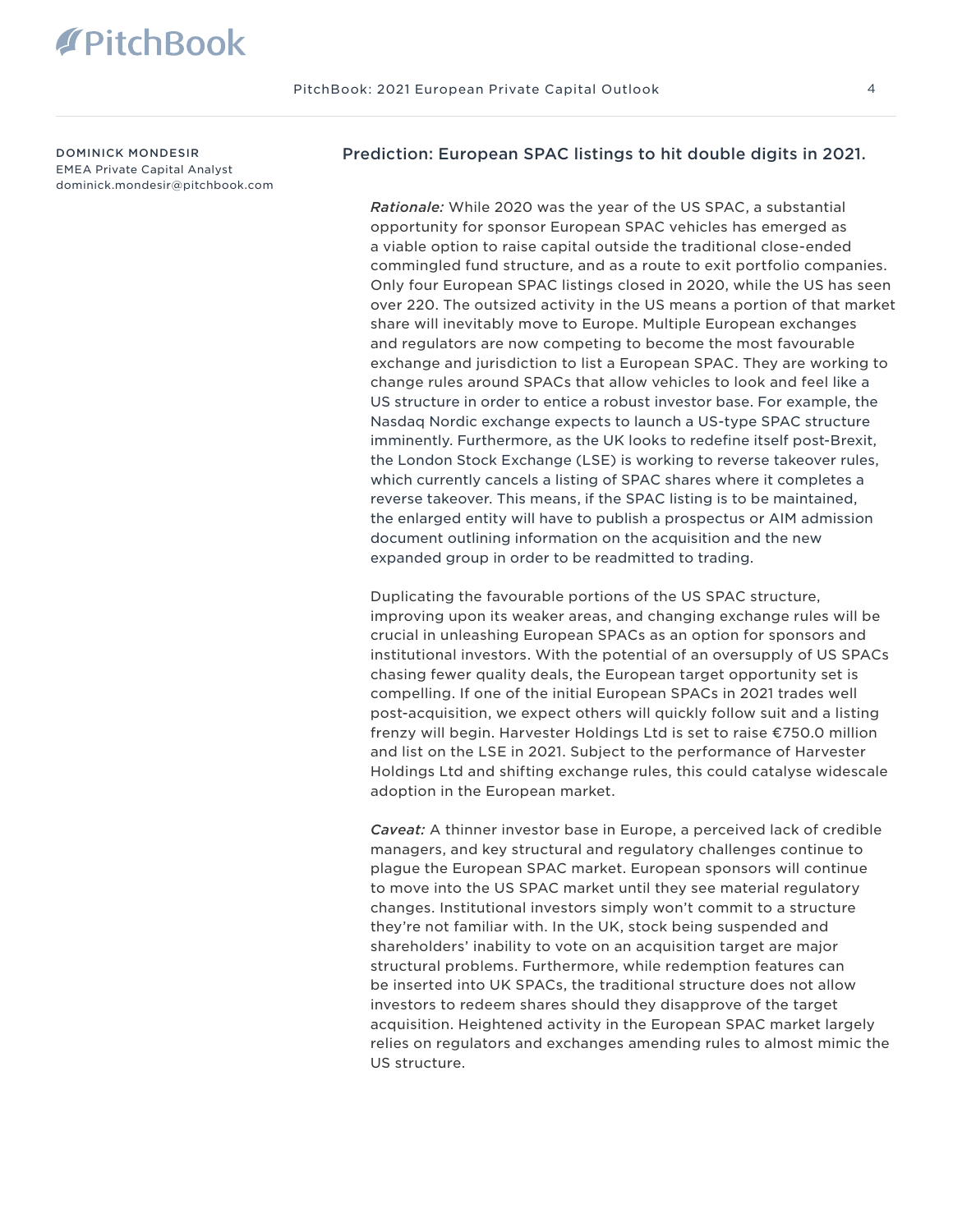## PitchBook

PitchBook: 2021 European Private Capital Outlook 5

European versus US SPAC volume

### 2011 2012 2013 2014 2015 2016 2017 2018 2019 2020 Europe SPAC count US SPAC count

Source: PitchBook | Geography: Europe & US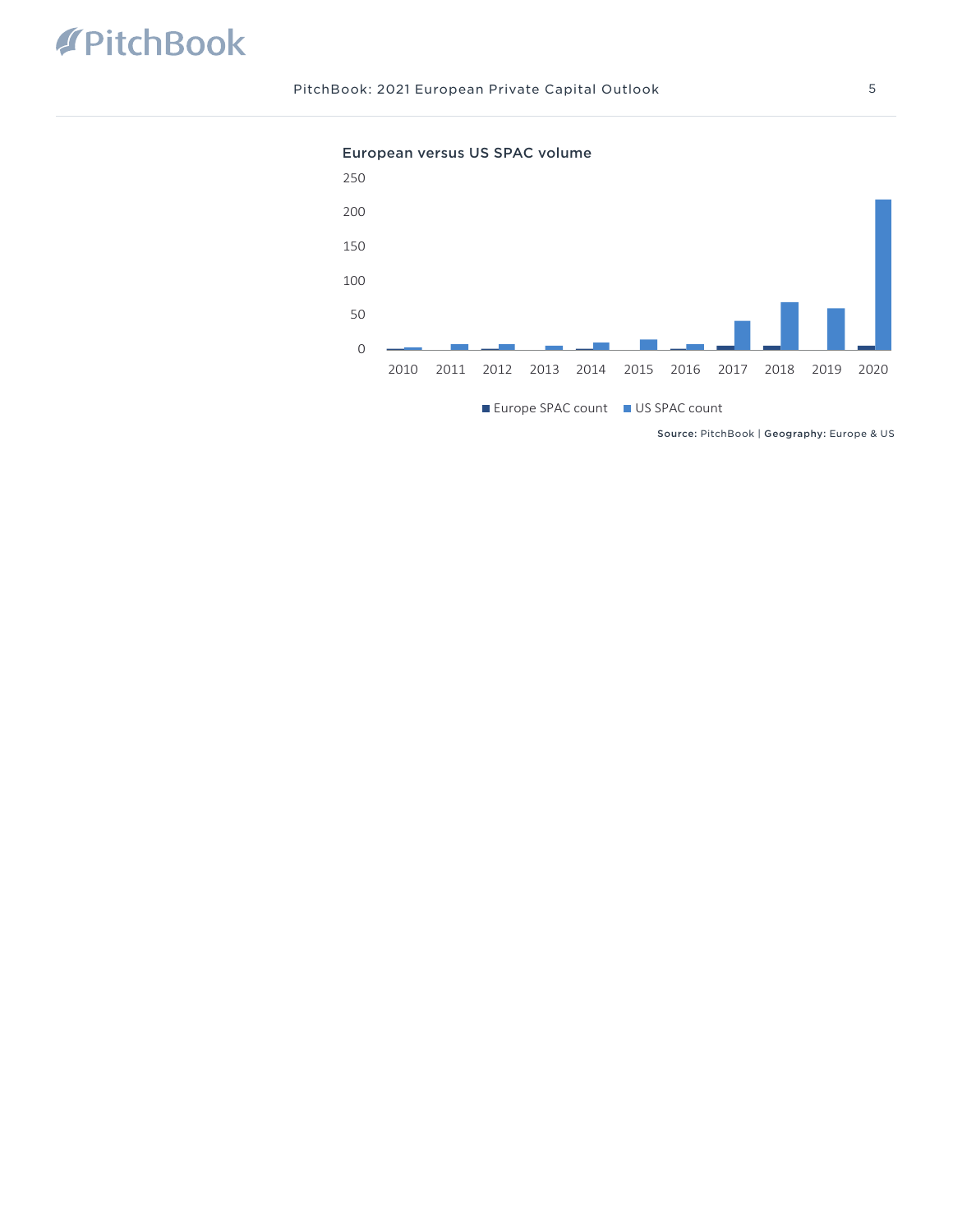DOMINICK MONDESIR EMEA Private Capital Analyst dominick.mondesir@pitchbook.com Prediction: European distressed and restructuring/turnaround capital raised to hit a new record.

*Rationale:* The COVID-19 crisis has created considerable disruption across European economies. While the unprecedented fiscal and monetary support from global governments and central banks has kept distressed activity depressed, distressed opportunities typically take time to play out and will likely pick up in 2021. We expect to see bankruptcies, defaults and downgrades swiftly spike for zombie companies, especially those in the small to mid-sized enterprise (SME) space for a few reasons. First, 90% of respondents in a recent survey by Dechert LLP expect more distressed deal making in 2021,<sup>1</sup> and we have already seen robust deal flow in rescue and bridge capital solutions in 2020. Liquidity bridges built from March 2020 to December 2020 have probable depleted for many SME's. The tapering down of fiscal and monetary stimuli programmes in 2021 and the potential of inflationary pressures and further lockdowns will put highly levered SME's under profound stress. Many companies that were struggling pre-pandemic have been kept afloat by extremely generous government fiscal programmes such as furlough schemes, grants, and tax holidays. In addition, unsustainable leverage levels and weak balance sheets going into the pandemic will contribute. Further, less access to liquidity and fewer exit opportunities to corporates will add to this spike. For example, we have already seen legacy retailers in the UK, such as Arcadia and Debenhams, file for bankruptcy in Q4 2020. These secular and cyclical declines in high street retail will only intensify in 2021. Once the cheap, predictable, and ample access to liquidity dries up, distressed investing will rise substantially, pushing GPs to close more distressed funds in 2021 due to robust LP demand. For instance, Monarch Alternative Capital—which is based in New York but likely has a global mandate—recently closed an oversubscribed €2.5 billion distressed fund.

*Caveat:* The rise of the European direct lending or private credit space has meant mid-market companies or SME's have liquidity options beyond traditional banks, which have shied away from lending to these riskier entities since the global financial crisis (GFC) due to regulatory requirements. The €76.7 billion in European private credit dry powder means transitional, rescue, or flexible capital solutions are available for such entities. Continued low interest rates and inflation, accommodative central bank policy, and the extension of government fiscal programmes should the recovery lose momentum could mean some zombie entities stay in business for longer and less distressed investing opportunities emerge.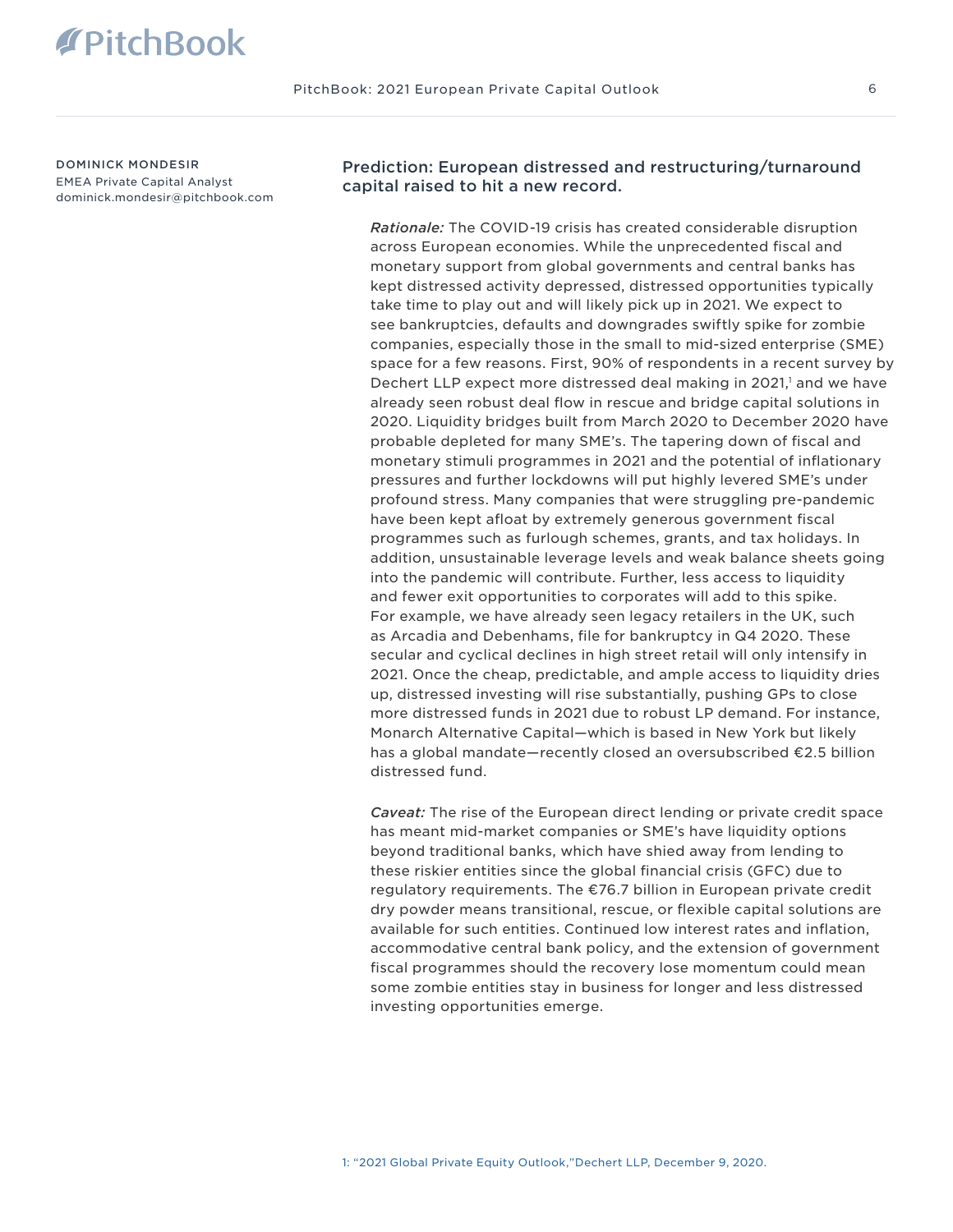# **APitchBook**

PitchBook: 2021 European Private Capital Outlook 7



### European distressed debt and restructuring/turnaround fundraising activity

Source: PitchBook | Geography: Europe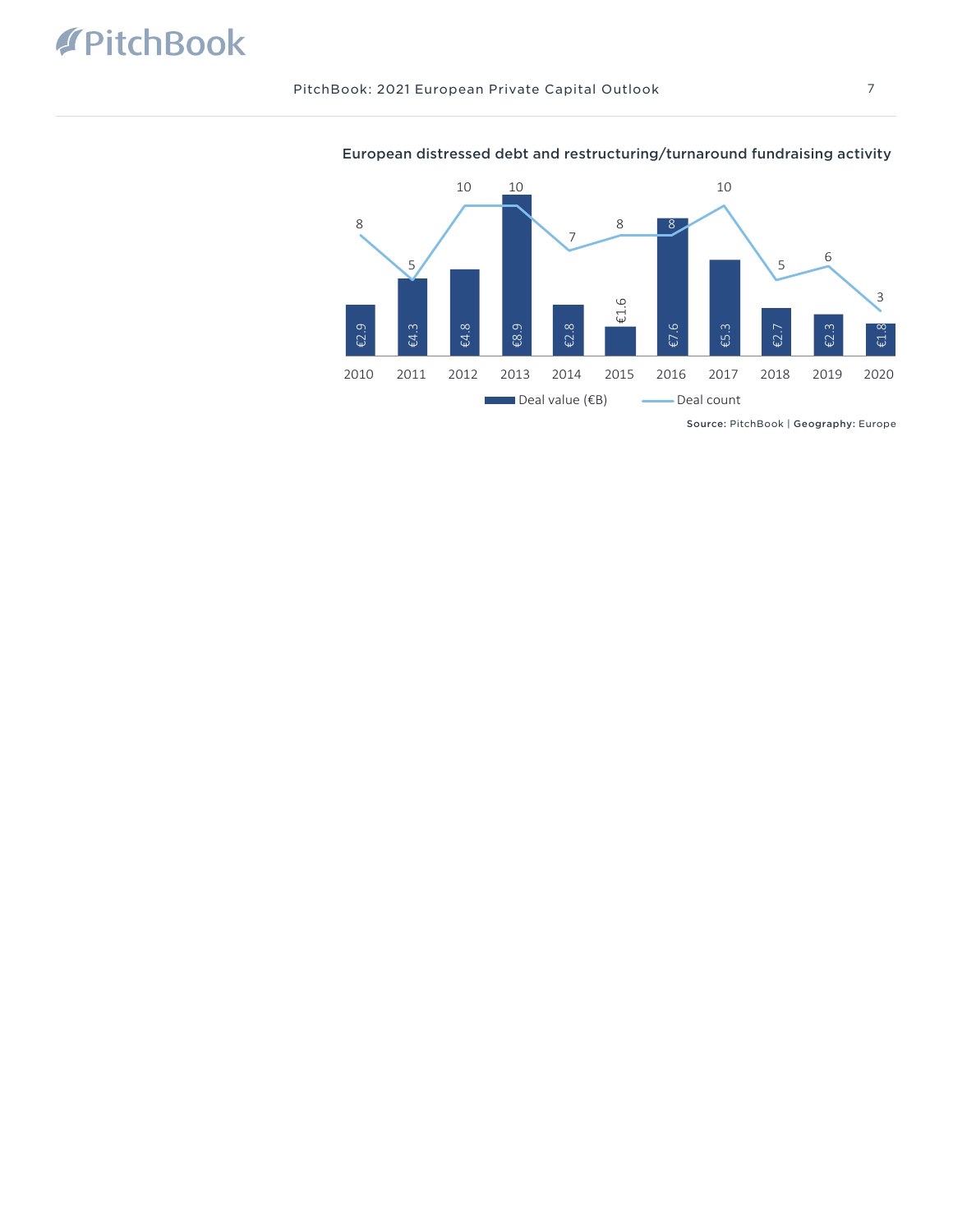**NALIN PATEL** EMEA Private Capital Analyst nalin.patel@pitchbook.com

Prediction: Brexit will not stifle VC deal value in the UK; it will remain the largest contributor in Europe with over €10 billion invested.



Source: PitchBook | Geography: UK

UK proportion of overall VC deal activity



*Rationale:* Despite Brexit finally taking place, we expect VC deal value in the UK to remain strong as well-established highly valued startups underpin investment in the region. Since the referendum in June 2016, Brexit uncertainty has not dampened VC deal value. Consecutive annual records have occurred in the last three years, and 2020 has beaten them all despite COVID-19. Capital has flooded into specialist sectors such as fintech, as ample opportunities have emerged in Europe's most developed ecosystem, and we do not foresee a collapse in 2021. Companies in such sectors are unlikely to shift entire operations out of the UK, as the region accounts for a large proportion of their European market share.

The timing of COVID-19 may have helped delay mass office relocations and a sharp exodus from the UK in light of Brexit as companies and individuals opt to move back into the EU bloc. However, the allure of vibrant and diverse clusters in cities like London—equipped with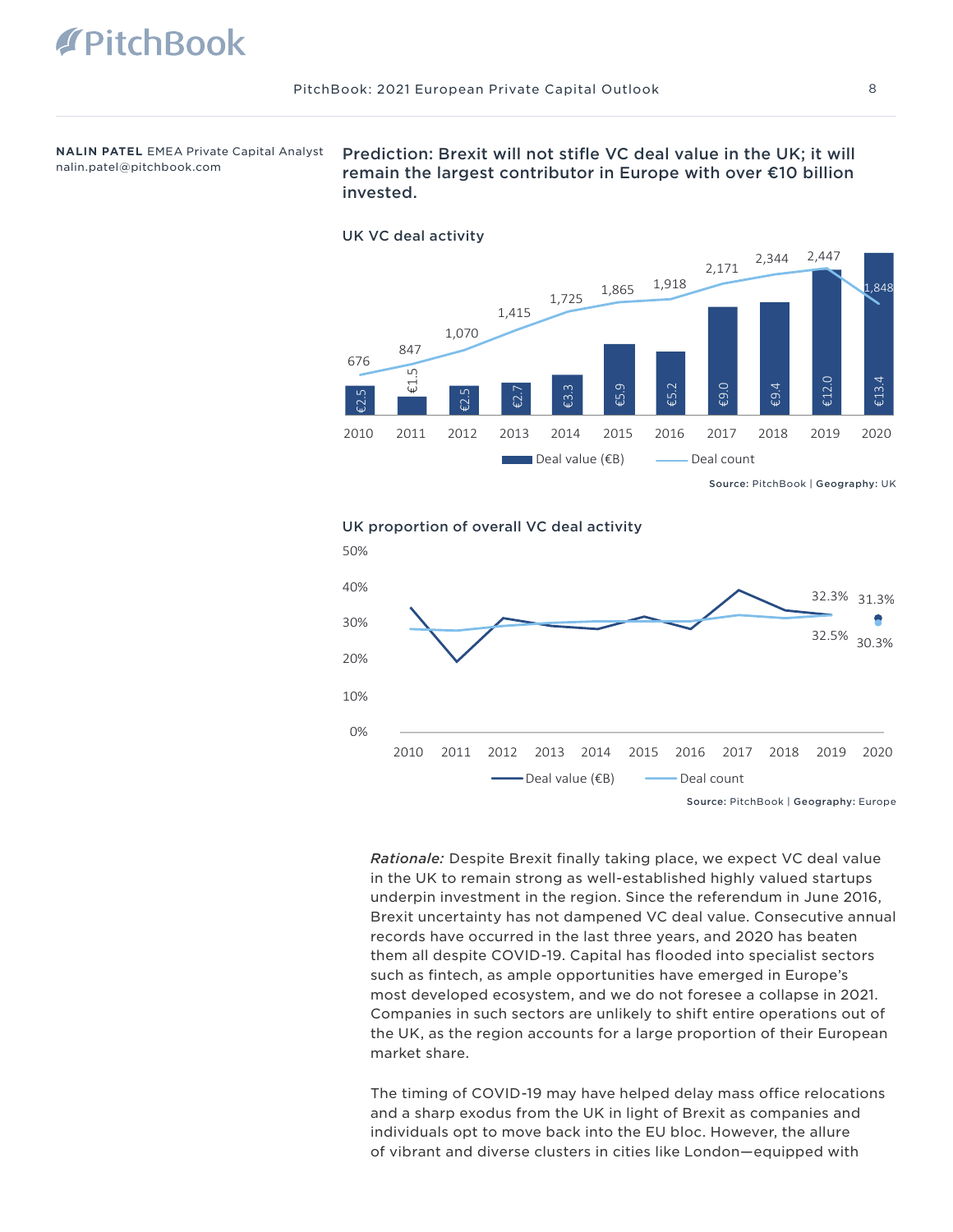academic institutions, job opportunities, and capital resources—should retain top quality talent and will allow businesses that provide the foundation for VC investment to remain strong. The UK has been a natural steppingstone for US-based companies to invest or expand operations in Europe, and we do not anticipate that Brexit will alter these existing relationships, strong corporate ties, and cultural and logistical norms.

*Caveat:* A host of regulatory changes will affect how the UK interacts with the EU going forward, potentially forcing the hand of businesses and investors in the region. For example, the loss of passporting rights means financial services firms must set up within the EU bloc to tap into the EU market. Currency risk associated with the devaluation of the pound could result in VC deal value rapidly constricting. The sterling has previously fallen sharply amid crucial Brexit dates, and this may put off investors in the near term, delaying rounds that are commonly denominated in euros or US dollars.

With an agreement reached, the terms of the deal will now dictate how the EU treats the UK and vice versa. Nuances within the deal could see operations shift out of the UK for many businesses as new rules come into force across borders. Therefore, the UK could be competing on a more level playing field rather than complementing the much larger Asia and North America ecosystems for investment. Conversely, international investors may feel startups in regions not facing costs and complexities stemming from Brexit could be a better bet. Capital could flow into alternative European ecosystems such as Germany and France, which have both developed impressively alongside the UK in recent years.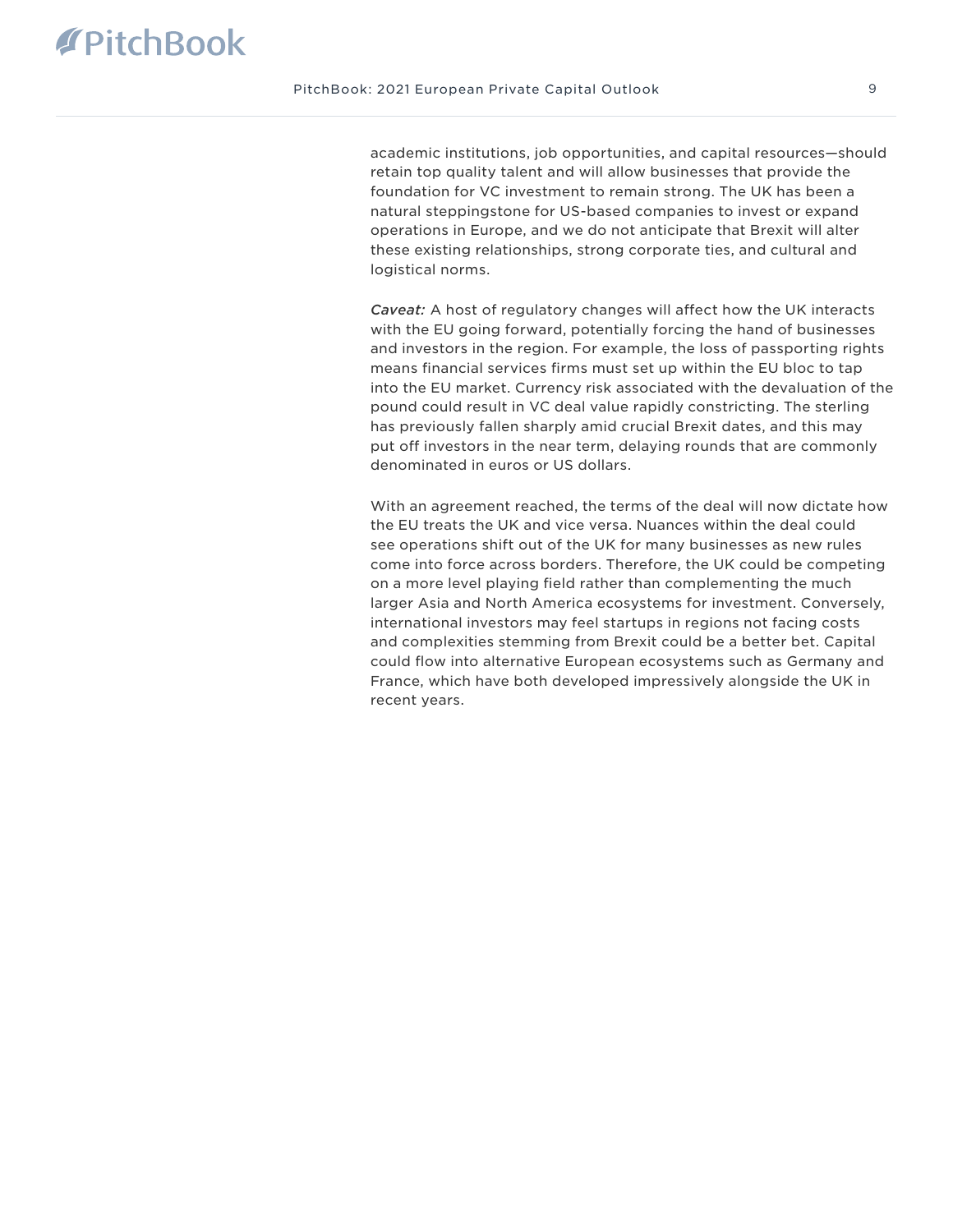NALIN PATEL EMEA Private Capital Analyst nalin.patel@pitchbook.com

### Prediction: VC follow-on rounds will remain above 90% of overall capital invested across Europe.

*Rationale:* Investment runways for VC-backed companies have evolved during the last decade as capital deposited into first-time rounds has remained consistent, whereas capital within follow-on rounds has soared. Startups are fully maximising VC financing and valuation growth across different stages in their lifecycle before an exit, and this will likely continue in 2021. Capital has not been siphoned away from first-time rounds. Rather, there is a wider array of sources and greater amounts of capital flowing into the European VC landscape, with particular focus on the early and late stages. We do not expect the tap at each financing stage the shut off anytime soon.

Over 90% of overall VC deal value took place within follow-on rounds for the first time in 2019 and 2020. Currently, there are over 50 VCbacked companies valued at €1 billion or more (known as "unicorns") based in Europe, the largest number ever, as companies of this size have dipped frequently into VC investors' pockets to raise outsized rounds in recent years. Median VC deal sizes and valuations have also grown handsomely during COVID-19. We expect late-stage companies to drive follow-on investment upwards as some capitalize on growth witnessed during the pandemic, while others seek capital to consolidate existing positions and commence rebuilding processes.



#### First-time and follow-on VC deals (€B)

Source: PitchBook | Geography: Europe

*Caveat:* COVID-19 has not cooled valuations or round sizes in the European VC ecosystem, and investors may feel it is an opportune time to put capital to work in new startups that could demonstrate improved growth potential. Before the pandemic, there was much discussion around overheated private market valuations, and haircuts have been isolated rather than widespread. Therefore, we could see follow-on round investment flatten as growth becomes harder to capture during an uncertain period characterised by rising unemployment figures and limited sustainable macroeconomic growth. Pandemic-induced startups have been founded, and backers will attempt to unearth and nurture the next batch of new startups to generate improved returns.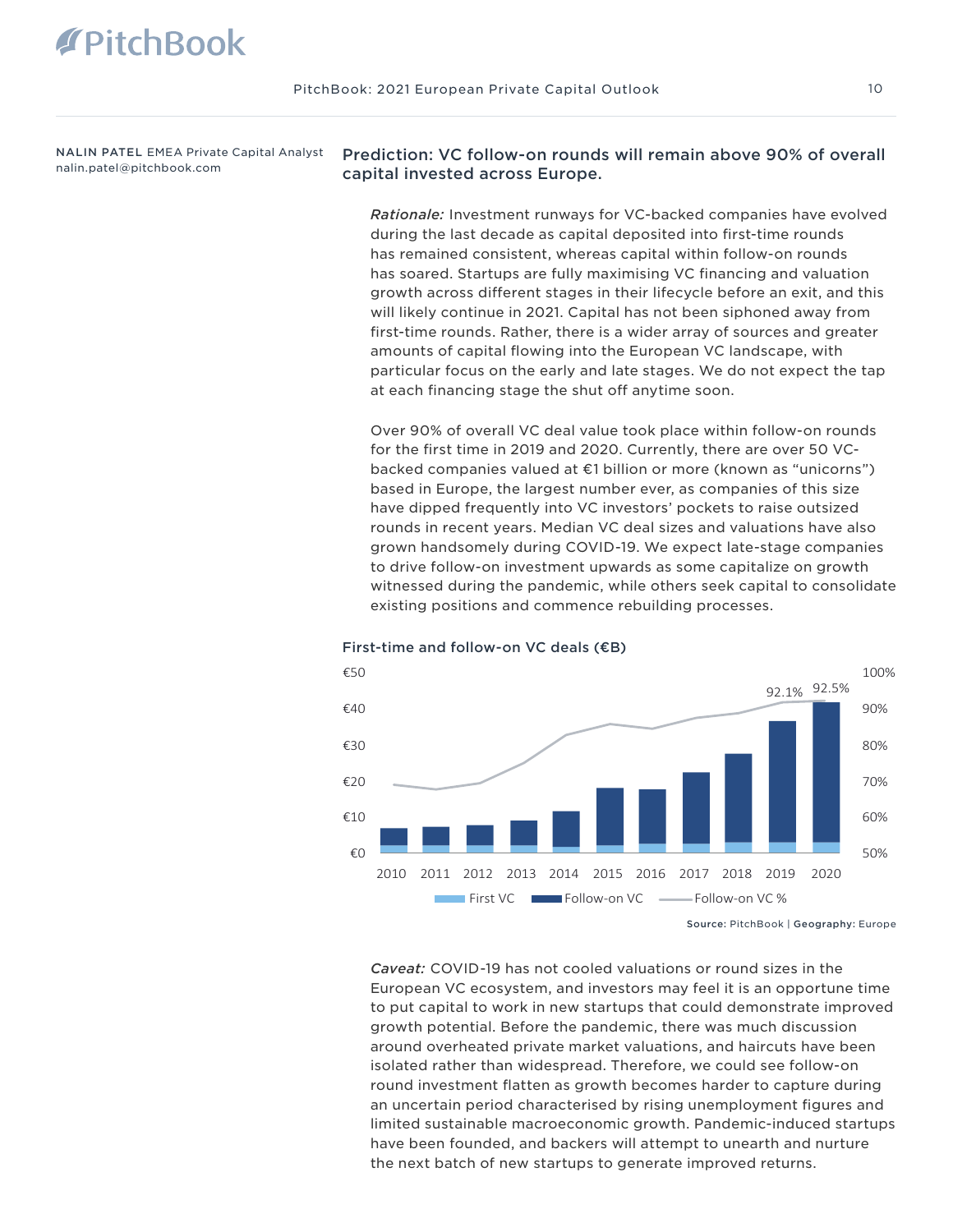NALIN PATEL EMEA Private Capital Analyst nalin.patel@pitchbook.com

### Prediction: VC deal value with nontraditional investor participation to reach a new record in 2021.



#### VC deal activity with nontraditional investor participation

*Rationale:* VC has become a major financial instrument in Europe as global interest has been stoked and nontraditional investment has been drawn in from multiple sources—such as sovereign wealth funds, PE firms, and family offices. The pull of flagship startups has never been greater, and it has become trendy and lucrative for nontraditional investors to invest heavily in new-age startups that could fuel future growth in emerging industries. Startups such as Deliveroo and Klarna are synonymous in consumer markets, and have successfully scaled into multiple regions with the help of technology and investment from high-profile backers. Certain tech-enabled startups have demonstrated remarkable pandemic resilience as online reliance propagated in 2020, further enticing capital from nontraditional investors.

The pandemic has ruthlessly highlighted that long-established companies, such as those on the high street, need to adapt and futureproof themselves ahead of future black swan events. The pandemic accelerated sticky trends, with areas such as sustainability, remote working, and e-commerce gaining significant prominence. As a result, we expect nontraditional investors such as CVCs to take note and invest heavily heading into 2021 to leverage synergies with startups and stay ahead of competitors to ensure future revenues remain healthy. CVCs have also targeted specialist startups to outsource R&D efforts, as it has proven more cost-effective than setting up new internal research business units. Especially in the tech sector, huge incumbents armed with cash reserves have invested in new technologies that can be integrated into existing operations to drive efficiency gains.

*Caveat:* The effectiveness of vaccination programmes and the subsequent rebuilding process earmarked for 2021 will shape macroeconomic trends and the wider financial market's appetite for VC moving forward. The long-standing rhetoric that the stock market is not the economy currently seems more relevant than ever, as recent recoveries in share prices have not always reflected the underlying financial health of companies, and as daily news appears to influence

Source: PitchBook | Geography: Europe